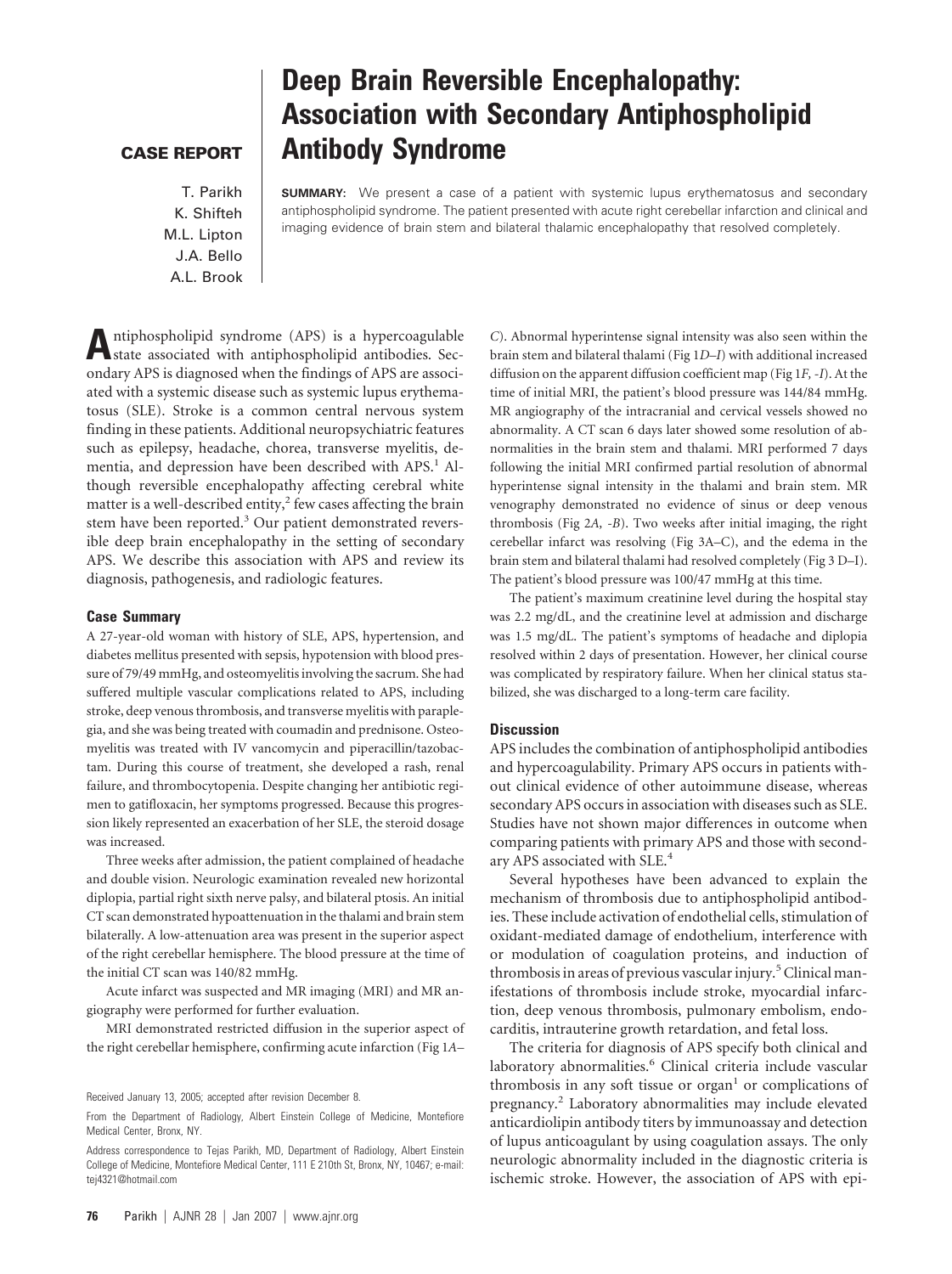

**Fig 1.** *A–C*, FLAIR (TR/TE, 9002/149.5), DWI (10000/105.7, b value of 1000), and ADC map images confirm the presence of acute right cerebellar infarct, *D–I*, FLAIR, DWI, and ADC map images show edema involving the brain stem and thalami.

**Fig 2.** *A,B,* Sagittal and oblique MR venography images (TR.TE, 40.0/5.3) show no evidence of sinus or deep vein thrombosis.

lowing an episode of thrombosis, risk of recurrence at the same site is high.

MRI findings described in patients with APS and SLE include a combination of infarcts and atrophy. Focal areas of infarct may be the most common finding in the brain.<sup>9</sup> Because these MRI findings can mimic multiple sclerosis, the history of thrombosis and/or fetal loss, atypical location of brain lesions on MRI, and response to anticoagulant therapy are important diagnostic criteria.10

lepsy, headache, chorea, transverse myelitis, amnesia, dementia, depression, and psychosis has been described.<sup>1</sup> Pathogenesis for these neurologic syndromes in the setting of APS is not clear, but focal symptoms probably result from vascular lesions, whereas diffuse manifestations may be related to autoantibody or cytokine-mediated impairment of neuronal function.<sup>7</sup>

B

Central nervous system involvement in SLE is most often seen in the setting of APS with IgG type of anticardiolipin antibodies and with a previous history of thrombosis.<sup>8</sup> Neurologic symptoms are much less common in SLE patients presenting with articular manifestations and discoid rash. Fol-

The clinical presentation and radiologic features of our patient are similar to those reported in cases of atypical posterior reversible encephalopathy syndrome (PRES).<sup>11-13</sup> The radiographic findings can include abnormal hyperintense signal intensity on T2-weighted images involving the thalami, parts of the frontal and parietal lobes, the brain stem, subcortical white matter, and the internal capsule.<sup>11</sup> The causes of PRES include hypertensive encephalopathy, eclampsia, and cyclosporine neurotoxicity. Additional risk factors include renal disease, SLE, and immunosuppression. The presence of increased diffusion in the thalami and brain stem in our patient indicates the presence of vasogenic edema and helps differentiate this patient's disorder from

AJNR Am J Neuroradiol 28:76 –78 Jan 2007 www.ajnr.org **77**